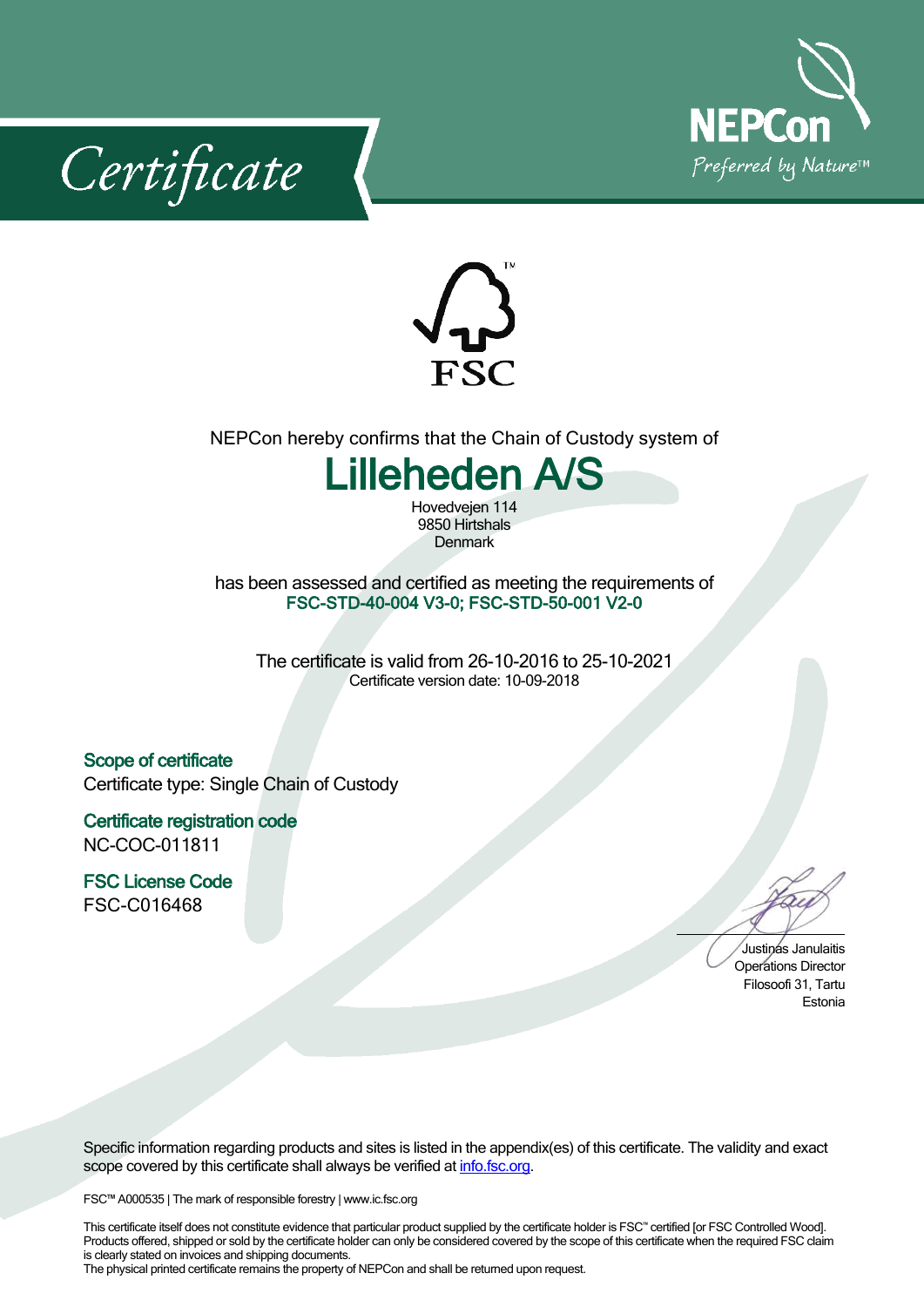

## **Annex A: Scope of Lilleheden A/S FSC™ Chain of Custody Certificate NC-COC-011811**

| <b>Product Type</b> | Trade Name                    | <b>Output FSC Claims</b> |
|---------------------|-------------------------------|--------------------------|
| W9.2                | Laminated veneer lumber (LVL) | <b>FSC Mix Credit</b>    |
| W9.6                | Glued laminated timber beams  | <b>FSC Mix Credit</b>    |
| W9.7                | I-joists, I-beams             | <b>FSC Mix Credit</b>    |

This certificate itself does not constitute evidence that particular product supplied by the certificate holder is FSC™ certified [or FSC Controlled Wood]. Products offered, shipped or sold by the certificate holder can only be considered covered by the scope of this certificate when the required FSC claim is clearly stated on invoices and shipping documents.

The physical printed certificate remains the property of NEPCon and shall be returned upon request.